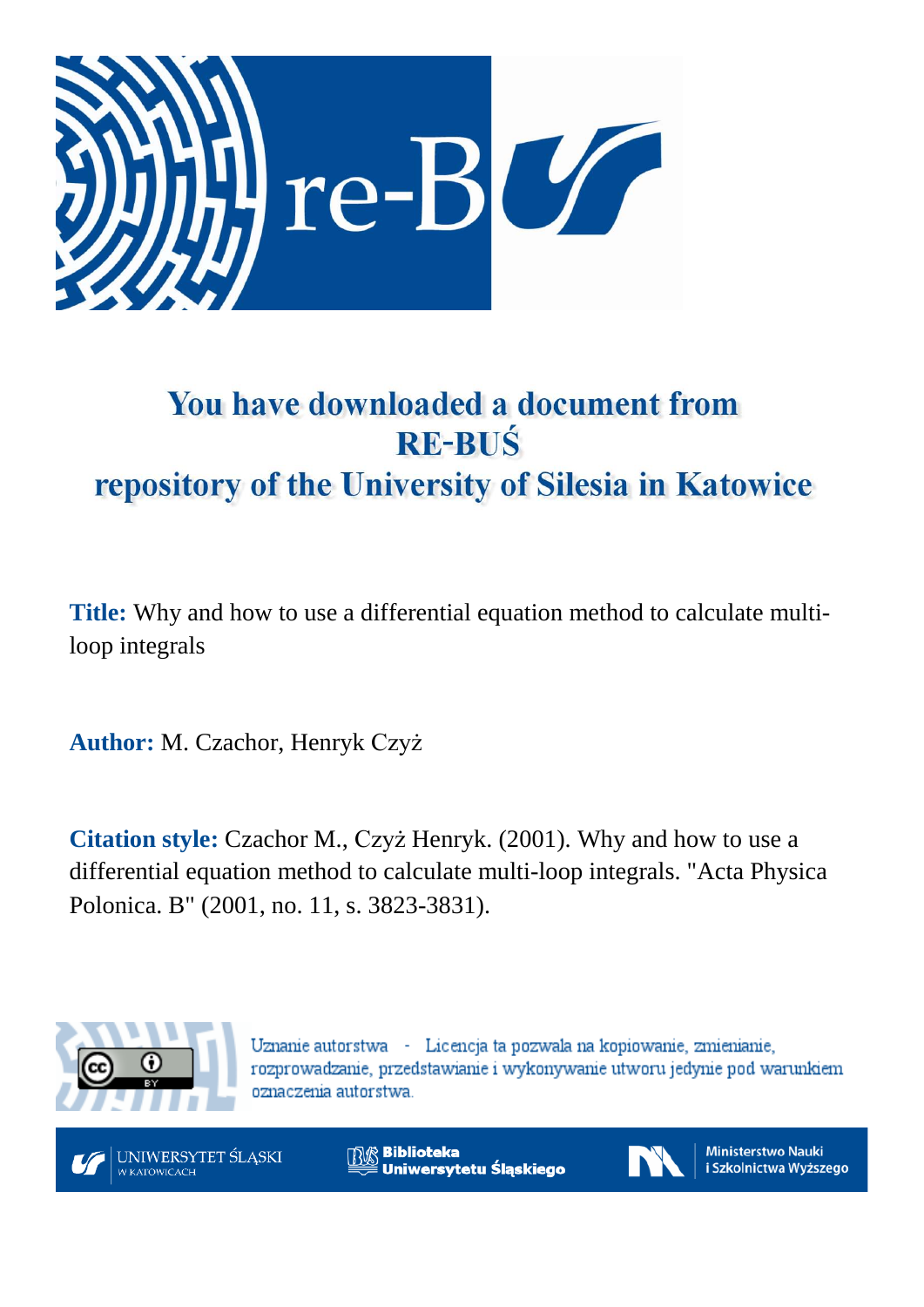## WHY AND HOW TO USE A DIFFERENTIAL EQUATION METHOD TO CALCULATE MULTI-LOOP INTEGRALS\*

M. CZACHOR<sup>a</sup> AND H. Czyż<sup>a,b</sup>

<sup>a</sup>Institute of Physics, University of Silesia Uniwersytecka 4, 40-007 Katowice, Poland <sup>b</sup>Institute of Advanced Study, University of Bologna 40138 Bologna, Italy

*(Received October 12, 2001)*

A short pedagogical introduction to a differential method used to calculate multi-loop scalar integrals is presented. As an example it is shown how to obtain, using the method, large mass expansion of the two-loop sunrise master integrals.

PACS numbers: ll.10.-z, ll.10.Kk, 11.15.Bt

### 1. Introduction

Precision measurements have become one of the central issues in present particle physics allowing to test Standard Model and its extensions with unprecedented accuracy. To confront them with theoretical predictions it is necessary to know two- (or more) loop radiative corrections to the measured physical quantities. Despite enormous effort of the theoretical physics community in this field and existence of many partial results a universal method beyond first loop was not developed till now. While the planned linear colliders running in gigaZ mode will push the experimental accuracy even further.

One of the promising new directions in the field of multi-loop calculation is the differential equations method. A differential equations method, based on mass derivatives, has been proposed in  $[1]$ . In that approach, amplitudes with a single non vanishing mass *m* are expressed as a suitable integral of the

<sup>\*</sup> Presented by H. Czyż at the XXV International School of Theoretical Physics "Particles and Astrophysics — Standard Models and Beyond", Ustroń, Poland, September 10-16, 2001.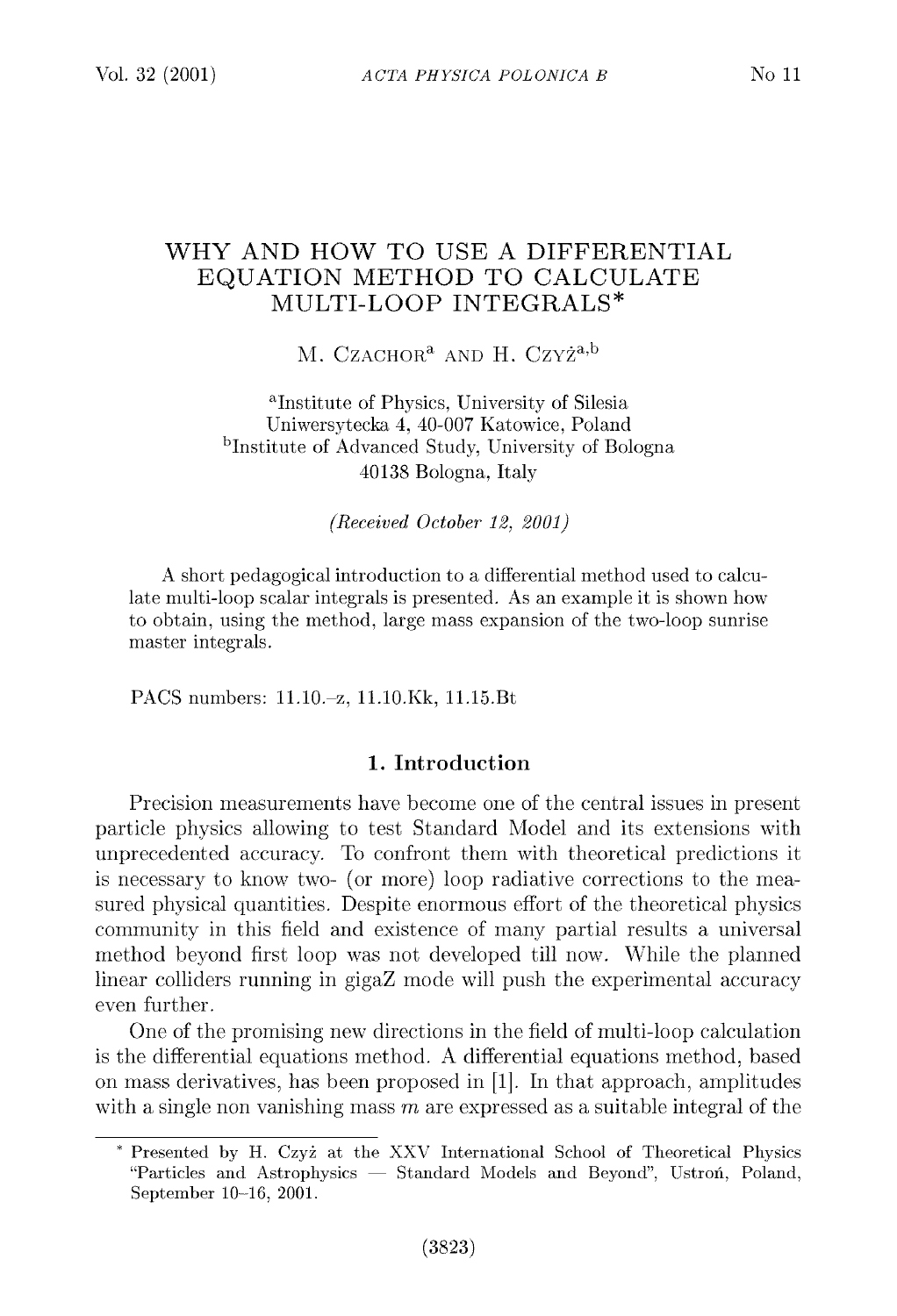corresponding massless amplitudes, which are taken as known. More system atic studies making use not only of masses, but also Lorentz invariants, as independent variables were initiated in [2] and then continued in [3-11]. In [3] small and large  $p^2$  expansions were obtained for sunrise type master integrals. In [4] the same type of expansions was obtained for the two-loop two-point four denominator master integral. Analytical results for pseudothreshold [5] and threshold [6] expansions of the sunrise master integrals were obtained subsequently. Another application of the method is the calculation of the massless off shell double box contributing to  $\gamma^* \rightarrow 3$ -jet process. The differential equations were presented in [7] and subsequently master integrals calculated for planar [9] and non-planar [10] topologies. In [11] and [12] efforts towards getting 4-loop corrections to  $q-2$  and 2-loop corrections to Bhabha scattering correspondingly were started. The power of the method, besides being relatively simple and based mostly on algebraic manipulations, is that its mathematical basis was developed long ago. As it will be shown in Section 3 the master integrals ever satisfy a system of linear differential equations. Theory of such systems of differential equations was developed in  $XIX$  and at the beginning of  $XX$  century, so now it is a textbook knowledge (see for example  $[13]$ ). All that helps a lot, making possible mathematical rigor without big effort.

This paper is organized as follows. In the next section some preliminary definitions are given and integration by part identities [14] shortly presented. In Section 3 it is shown how to get differential equations once the master integrals are identified. In Section 4 it is shown how to obtain large mass expansion of the sunrise m aster integrals. It is the first application of the differential equation m ethod to the calculation of the mass expansions. In Section 5 a short summary is presented. All algebraic manipulations were performed using FORM [15].

#### 2. Preliminaries

For a presentation how the differential equation method works in practice in a nontrivial case, but in the same time still not requiring large algebraic m anipulations, we have chosen the two-point two-loop sunrise graph. A family of scalar integrals associated with that graph is defined by

$$
A(n, m_1^2, m_2^2, m_3^2, p^2, -\alpha_1, -\alpha_2, -\alpha_3, \beta_1, \beta_2)
$$
  
= 
$$
\int \frac{d^n k_1}{(2\pi)^{n-2}} \int \frac{d^n k_2}{(2\pi)^{n-2}} \frac{(p \cdot k_1)^{\beta_1} (p \cdot k_2)^{\beta_2}}{(k_1^2 + m_1^2)^{\alpha_1} (k_2^2 + m_2^2)^{\alpha_2} ((p - k_1 - k_2)^2 + m_3^2)^{\alpha_3}},
$$
(2.1)

where  $m_i$  ( $i = 1,2,3$ ) are the masses associated with internal lines, p is the external momentum,  $k_1, k_2$  are loop momenta and  $\alpha_i$ ,  $(i = 1, 2, 3)$ ,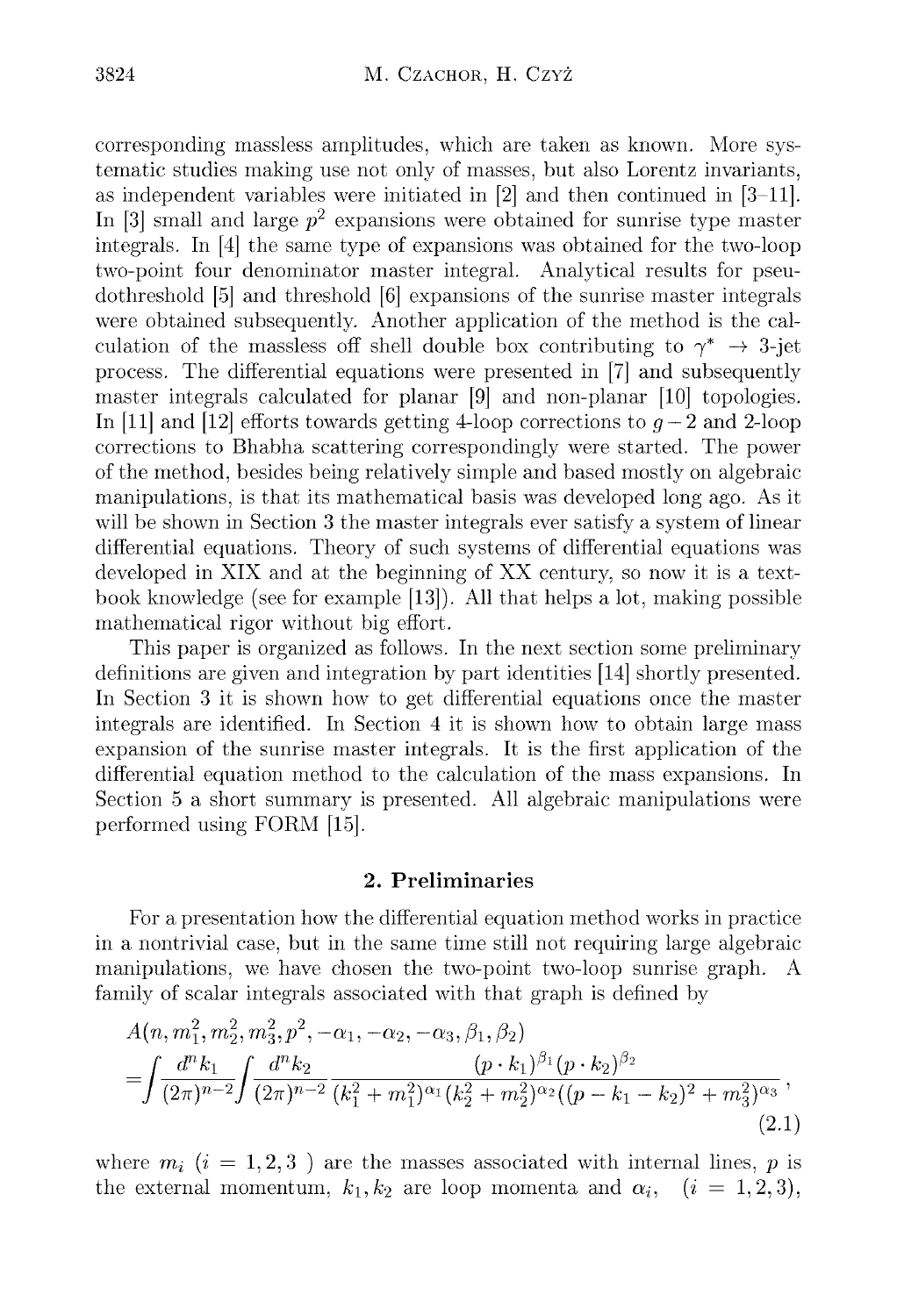$\beta_i$ ,  $(j = 1, 2)$  are integer numbers. The integrals are to be performed in  $n$ -dimensional Euclidean space. It implies we have used dimensional regularization and have performed Wick rotation. The scale parameter  $\mu$  associated with dimensional regularization has been set to 1. Final results can be easily rewritten in Minkowski space by changing  $p^2 \rightarrow -p^2$ .

Not all of the integrals from the class (2.1) are independent. By means of a very simple but powerful m ethod of integration by parts identities [14] one can find relations between them . In this particular case one uses the relations

$$
\int d^n k_i \frac{\partial}{\partial (k_i)_{\mu}} \left[ \frac{v_{\mu} (p \cdot k_1)^{\beta_1} (p \cdot k_2)^{\beta_2}}{(k_1^2 + m_1^2)^{\alpha_1} (k_2^2 + m_2^2)^{\alpha_2} ((p - k_1 - k_2)^2 + m_2^3)^{\alpha_3}} \right] = 0,
$$
\n(2.2)

where  $i = 1, 2$ , while  $v_{\mu}$  denotes one of the momenta  $p, k_1$  or  $k_2$ . It is crucial that in this way one gets a system of linear equations satisfied by the integrals  $(2.1)$  with a non-homogeneous terms given by integrals with lower number (in this case one) of denominators. This general property requires that one should start to solve a given problem from calculation of the integrals with smallest possible number of denominators ( or if one is lucky enough, one can find them in the literature). The integrals to be calculated first for the sunrise problem can be expressed just by one integral

$$
T(n, m^2) = \int \frac{d^n k}{(2\pi)^{n-2}} \frac{1}{k^2 + m^2} = \frac{m^{n-2}}{(n-2)(n-4)} C(n), \qquad (2.3)
$$

where

$$
C(n) = \left(2\sqrt{\pi}\right)^{(4-n)} \Gamma\left(3 - \frac{n}{2}\right) \quad \text{and} \quad C(4) = 1. \quad (2.4)
$$

With help of  $(2.2)$  one finds that only four independent integrals exist within the family  $(2.1)$  [16]. We choose them as

$$
F_0(n, m_1^2, m_2^2, m_3^2, p^2) = A(n, m_1^2, m_2^2, m_3^2, p^2, -1, -1, -1, 0, 0),
$$
  
\n
$$
F_1(n, m_1^2, m_2^2, m_3^2, p^2) = A(n, m_1^2, m_2^2, m_3^2, p^2, -2, -1, -1, 0, 0),
$$
  
\n
$$
F_2(n, m_1^2, m_2^2, m_3^2, p^2) = A(n, m_1^2, m_2^2, m_3^2, p^2, -1, -2, -1, 0, 0),
$$
  
\n
$$
F_3(n, m_1^2, m_2^2, m_3^2, p^2) = A(n, m_1^2, m_2^2, m_3^2, p^2, -1, -1, -2, 0, 0).
$$
 (2.5)

Thereafter, we will not write explicitly the arguments of the functions  $F_i(n, m_1^2, m_2^2, m_3^2, p^2) \equiv F_i$ . The independence of the function  $F_i$  means that none of them can be expressed by a linear combination of the others and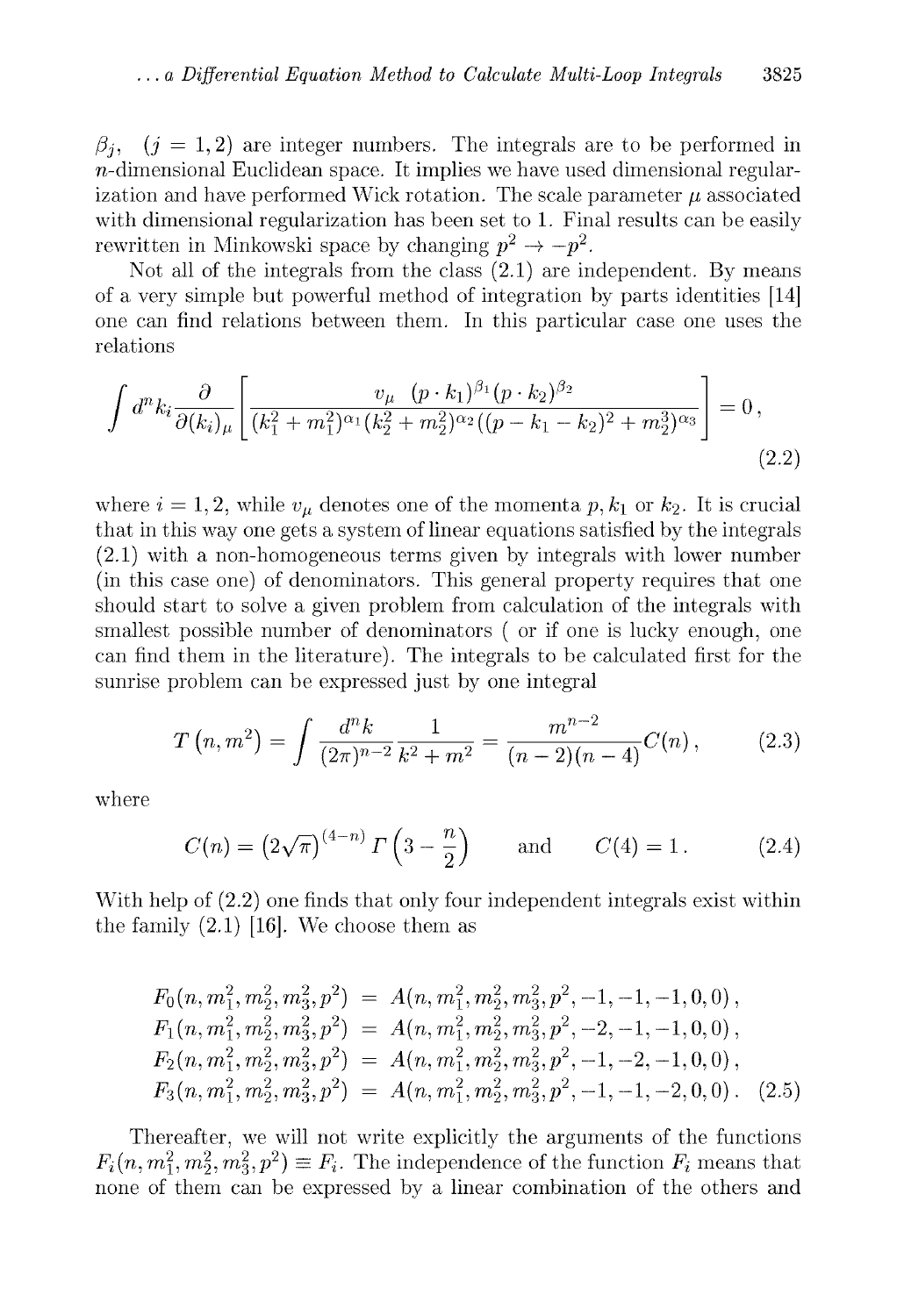polynomials of the function  $T(2.3)$  with coefficients in the form of a ratio of polynomials in  $p^2, m_1^2, m_2^2, m_3^2$ . However, an obvious relation occurs

$$
F_i = -\frac{\partial}{\partial m_i^2} F_0 \,, \qquad i = 1, 2, 3. \tag{2.6}
$$

#### 3. How to get differential equations for master integrals

Having a limited number of integrals to deal with, which we will call master integrals, we can write differential equations they obey. It is as simple as to differentiate the given integral and then by means of the integration by part identities express the result by the m aster integrals and the known function  $T$ . To illustrate as it works we write

$$
p^{2} \frac{\partial}{\partial p^{2}} F_{0}
$$
\n
$$
= \frac{1}{2} p_{\mu} \frac{\partial}{\partial p_{\mu}} \int \frac{d^{n} k_{1} d^{n} k_{2}}{(2\pi)^{2n-4}} \frac{1}{(k_{1}^{2} + m_{1}^{2})(k_{2}^{2} + m_{2}^{2})((p - k_{1} - k_{2})^{2} + m_{3}^{2})}
$$
\n
$$
= \int \frac{d^{n} k_{1} d^{n} k_{2}}{(2\pi)^{2n-4}} \frac{-p^{2} + p \cdot k_{1} + p \cdot k_{2}}{(k_{1}^{2} + m_{1}^{2})(k_{2}^{2} + m_{2}^{2})((p - k_{1} - k_{2})^{2} + m_{3}^{2})^{2}}.
$$
\n(3.1)

The last expression is nothing but a linear combination of three integrals from the family  $(2.1)$ , so one can express each of them as a linear combination of the m aster integrals. This gives after a short algebraic calculation [3]

$$
p^2 \frac{\partial}{\partial p^2} F_0 = (n-3)F_0 + m_1^2 F_1 + m_2^2 F_2 + m_3^2 F_3. \tag{3.2}
$$

Similarly one finds [3]

$$
p^{2}D(m_{1}^{2}, m_{2}^{2}, m_{3}^{2}, p^{2})\frac{\partial}{\partial p^{2}}F_{i} = \sum_{j=0}^{3} M_{i,j}F_{j} + T_{i}, \quad i = 1, 2, 3 \quad (3.3)
$$

where explicit form of functions  $T_i$  (which can be expressed by the function *T* (2.3)) and  $M_{i,j}$  (polynomials of  $p^2, m_1^2, m_2^2, m_3^2$ ) can be found in [3]. The function *D* is defined by

$$
D(m_1^2, m_2^2, m_3^2, p^2) = (p^2 + (m_1 + m_2 + m_3)^2) (p^2 + (m_1 + m_2 - m_3)^2) \times (p^2 + (m_1 - m_2 + m_3)^2) (p^2 + (m_1 - m_2 - m_3)^2) ,
$$
\n(3.4)

and is equal to zero at the three pseudothresholds and at the threshold of the master integrals.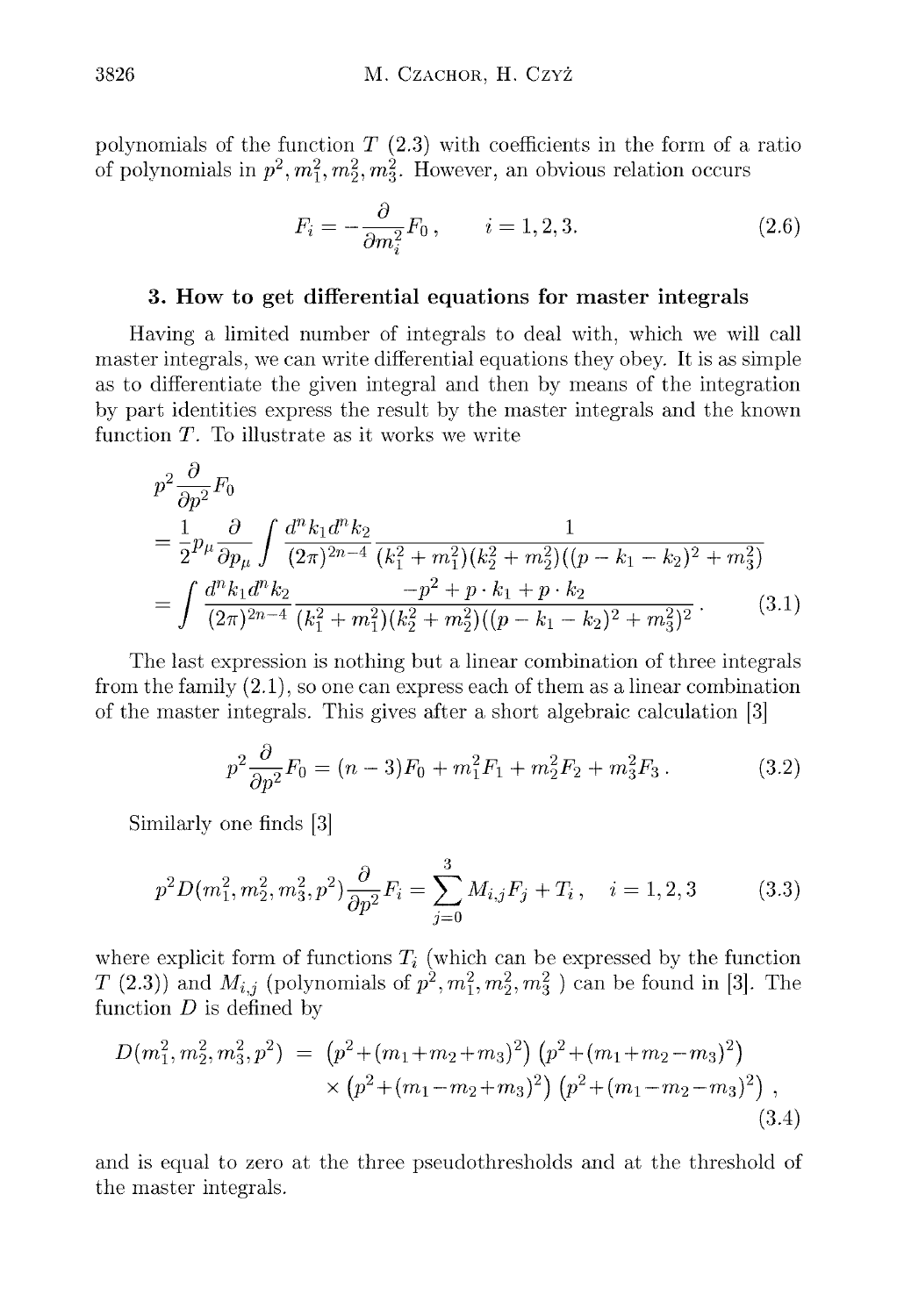Differential equations with  $m_i$  as an independent variables can be found in a similar way. They are presented in the Appendix of [3] or can be obtained from the formulae presented there by appropriate permutations of the masses  $m_i$ ,  $i = 1, 2, 3$ .

The property that the derivative of a given master integral is a linear combination of the master integrals plus terms with smaller number of denominators is obviously a general property of all possible multi-loop scalar integrals. It is valid due to linearity of the integration by parts identities and the differentiation operation itself, and also due to the form of the integrands, which are ever ratios of polynomials of masses and Lorentz invariants.

#### 4. An application: Large mass expansion of the master integrals

Let us assume that one of the square of the masses, say  $m_3^2$ , is much larger then  $m_1^2, m_2^2$  and  $|p^2|$ . The general form of the expansion in that region can be written [13] as

$$
F_0 = \sum_{\alpha \in A} (m_3^2)^\alpha \sum_{k=0}^\infty F_k^{(\alpha)} \frac{1}{(m_3^2)^k},\tag{4.1}
$$

where A is a finite set of numbers, whose differences are not equal to an integer number. Other master integrals are related to  $F_0$  by (2.6). The allowed values of  $\alpha$  can be found from the system of equations (with  $m_3^2$  as an independent variable) itself. One substitutes the  $F_i$  in the system with its expansions and by examining the coefficients of the highest powers in  $m_3$ <sup>2</sup> (they have to be equal to zero) one finds allowed values of  $\alpha$ 's. In this particular case

$$
A = \left\{-1, \frac{n-4}{2}, n-3, \frac{3}{2}n-4\right\} \equiv \left\{r, s_1, s_2, s_3\right\}, (4.2)
$$

where a shorthand notation was introduced for different values of  $\alpha$ 's. The series with an integer power of  $\alpha$  is called the regular series, while the other are called singular series. The singular parts are sources of logarithmic terms when expanded around  $n = 4$ , the value of *n* we are interested in.

Not always all parts of the expansion corresponding to allowed values of  $\alpha$ 's are actually present in the solution. That depends on the initial conditions and the regularity of the  $F_i$  at  $p^2 = 0$  is crucial for their properties [3]. We will see that also in the presented below example. It reflects the fact that the differential equations can be satisfied by a wider class of functions, not only by the master integrals. It means also that usually one has to calculate the m aster integrals for special values of the param eters by other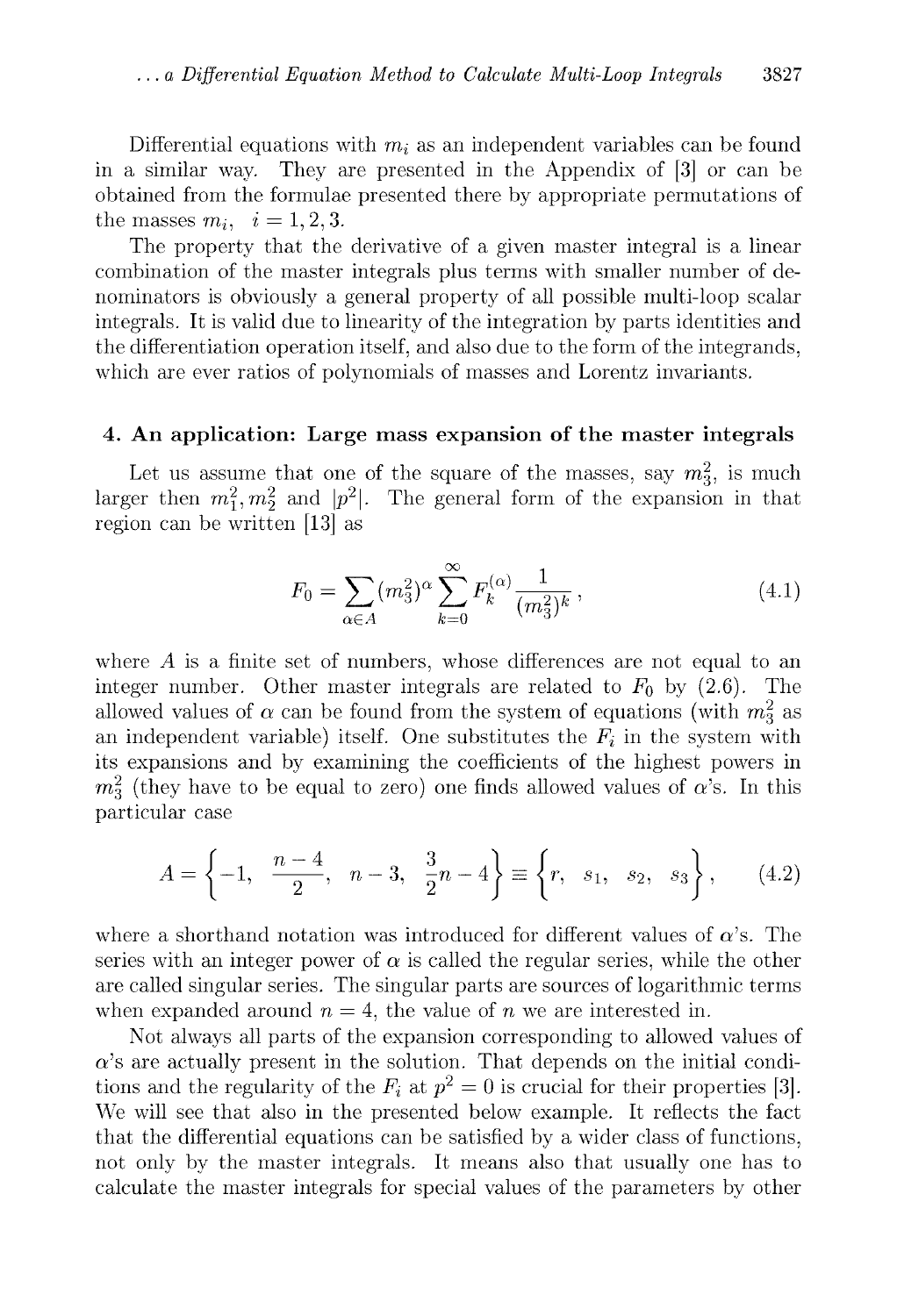means then the differential equations to fix constants of integration. That, however, is always simpler then the general case.

Having the allowed values of  $\alpha$  one can try to calculate coefficients in the expansion (4.1). The crucial point is to find the first coefficient in each of the series as the others can be found by solving a system of linear algebraic equations (in this case system of 3 linear equations). Two of the coefficients are fixed by non-homogeneous terms in the differential equations and read

$$
F_0^r = \frac{C^2(n)}{(n-4)^2(n-2)^2} (m_1^2 m_2^2)^{\frac{n-2}{2}} , \qquad (4.3)
$$

$$
F_0^{s_1} = -\frac{C^2(n)}{((n-4)(n-2))^2} \bigg((m_1^2)^{\frac{n-2}{2}} + (m_2^2)^{\frac{n-2}{2}}\bigg). \hspace{1cm} (4.4)
$$

The other two cannot be fixed this way as in the non-homogeneous part of the equations there is no term  $\sim (m_3^2)^{s_2}$  or  $\sim (m_3^2)^{s_3}$ . One can find, however, the following relations between the next to leading and the leading terms in the expansion

$$
F_1^{s_2} = -(n-3)\left[ (m_1^2 + m_2^2 + p^2) - \frac{4}{n}p^2 \right] F_0^{s_2}
$$
  
+ 
$$
\frac{4}{n}(n-3)m_1^2(m_1^2 + p^2)\frac{\partial}{\partial m_1^2} F_0^{s_2}
$$
  
+ 
$$
\frac{4}{n}(n-3)m_2^2(m_2^2 + p^2)\frac{\partial}{\partial m_2^2} F_0^{s_2}
$$
  

$$
\frac{\partial}{\partial m_1^2} F_1^{s_2} = (n-3)\left[ (p^2 - m_1^2 + m_2^2) \frac{\partial}{\partial m_1^2} F_0^{s_2} - F_0^{s_2} \right]
$$
  

$$
\frac{\partial}{\partial m_2^2} F_1^{s_2} = (n-3)\left[ (p^2 + m_1^2 - m_2^2) \frac{\partial}{\partial m_2^2} F_0^{s_2} - F_0^{s_2} \right].
$$
 (4.5)

Using differential equations  $(3.2)$  and  $(3.3)$ , the expression  $(4.1)$  and the above relations one finds that  $F_0^{s_2}$  satisfies the following system of differential equations

$$
-m_1^2 \frac{\partial}{\partial m_1^2} F_0^{s_2} - m_2^2 \frac{\partial}{\partial m_2^2} F_0^{s_2} - p^2 \frac{\partial}{\partial p^2} F_0^{s_2} = 0, \qquad (4.6)
$$

$$
\frac{n-2}{2} \frac{\partial}{\partial m_1^2} F_0^{s_2} + p^2 \frac{\partial}{\partial m_1^2} \frac{\partial}{\partial p^2} F_0^{s_2} = 0,
$$
  

$$
\frac{n-2}{2} \frac{\partial}{\partial m_2^2} F_0^{s_2} + p^2 \frac{\partial}{\partial m_2^2} \frac{\partial}{\partial p^2} F_0^{s_2} = 0.
$$
 (4.7)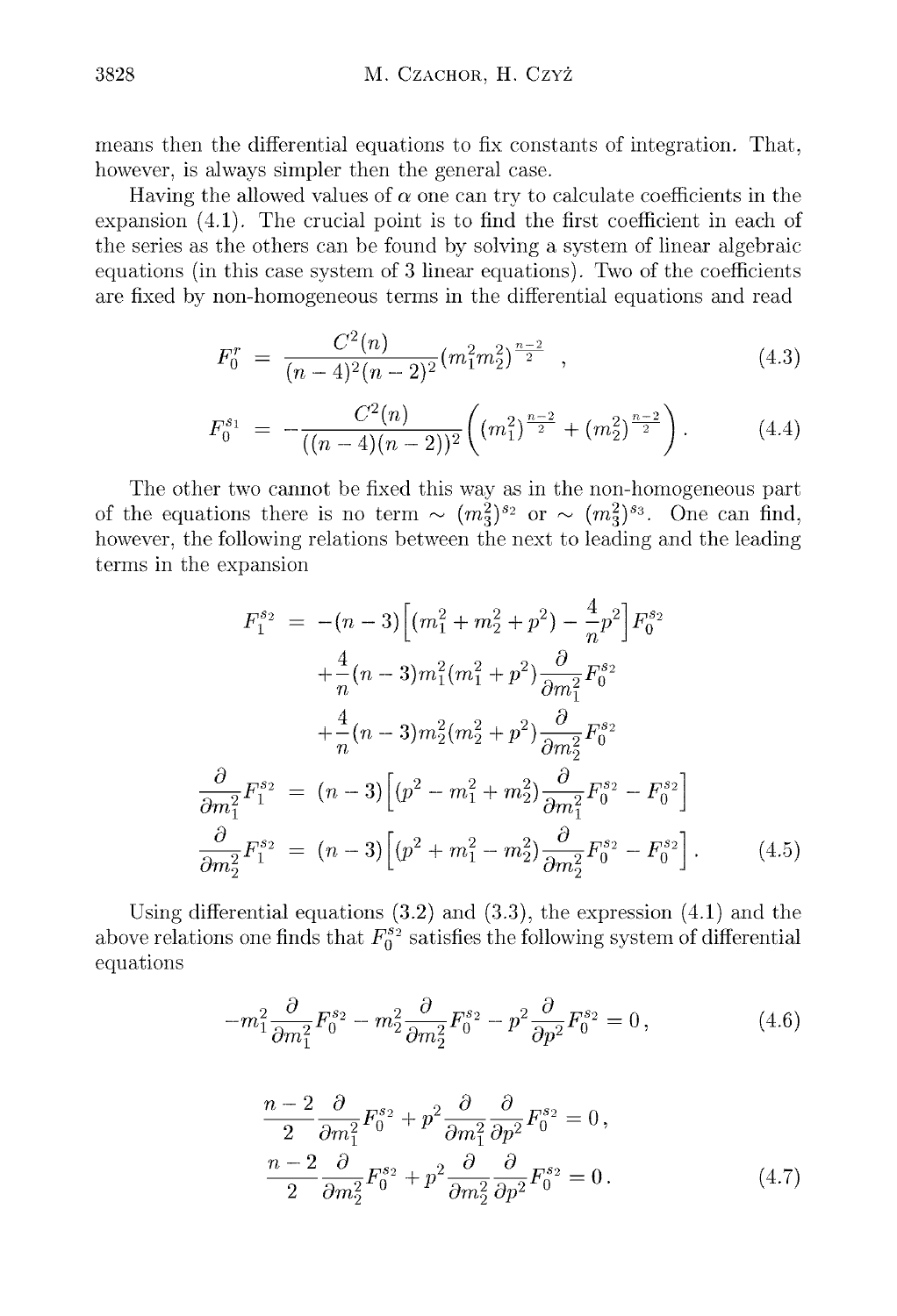From this system one can deduce, eliminating  $m_i^2$  derivatives, that  $F_0^{s_2}$  fulfills a very simple differential equation

$$
-p^2 \frac{\partial^2}{\partial (p^2)^2} F_0^{s_2} - \frac{1}{2} n \frac{\partial}{\partial p^2} F_0^{s_2} = 0.
$$
 (4.8)

Its solution has the following form

$$
F_0^{s_2} = \frac{2S_2(n, m_1^2, m_2^2)}{n-2} (p^2)^{-\frac{n-2}{2}} + S_1(n, m_1^2, m_2^2), \qquad (4.9)
$$

where  $S_i(n, m_1^2, m_2^2), i = 1, 2$  are still unknown functions. Using (4.7) and (4.9) one finds

$$
\frac{\partial}{\partial m_1^2} S_1(n, m_1^2, m_2^2) = \frac{\partial}{\partial m_2^2} S_1(n, m_1^2, m_2^2) = 0, \qquad (4.10)
$$

so the function  $S_1$  does not depend on masses:  $S_1(n, m_1^2, m_2^2) = S_1(n)$ . This information together with (4.5) and (4.6) gives  $S_2 ( n , m_1^2 , m_2^2 ) = 0$ . It means that  $F_0^{s_2}$  is a function of *n* only. Its value will be found later on.

Similar, but even simpler, analysis can be done for  $\alpha = s_3$ . From the differential equations with  $m_3$  as an independent variable one finds that  $F_0^{ss}$ does not depend on the masses. Using that information, from differential equations (3.2) and (3.3) one finds

$$
p^2 \frac{\partial}{\partial p^2} F_0^{s_3} = -\frac{1}{2} (n-2) F_0^{s_3} , \qquad (4.11)
$$

which gives

$$
F_0^{s_3} = S(n)(p^2)^{-\frac{n-2}{2}}, \qquad (4.12)
$$

where  $S(n)$  is a function depending only on *n*. As the master integrals for  $n = 4$  are analytic functions at  $p^2 = 0$ , the function  $S(n)$  and consequently  $F_0^{83}$  have to be identically equal to zero. As all higher order coefficients  $F_i^{ss} \sim F_0^{ss}$ ,  $i = 1, \dots$ , the whole series with  $\alpha = s_3$  vanishes.

The only unknown function  $F_0^{s_2}(n)$  can be found using known analytical result for  $F_0(n, 0, 0, m^2, p^2)$  [3]. Performing its expansion for large  $m^2$  and comparing the appropriate terms with  $(4.1)$ , where two masses were set to zero, one finds

$$
F_0^{s_2}(n) = \frac{C^2(n)}{16} \left[ -\frac{2}{(n-4)^2} + \frac{3}{(n-4)} - \left(\frac{7}{2} + \zeta_2\right) + O(n-4) \right].
$$
 (4.13)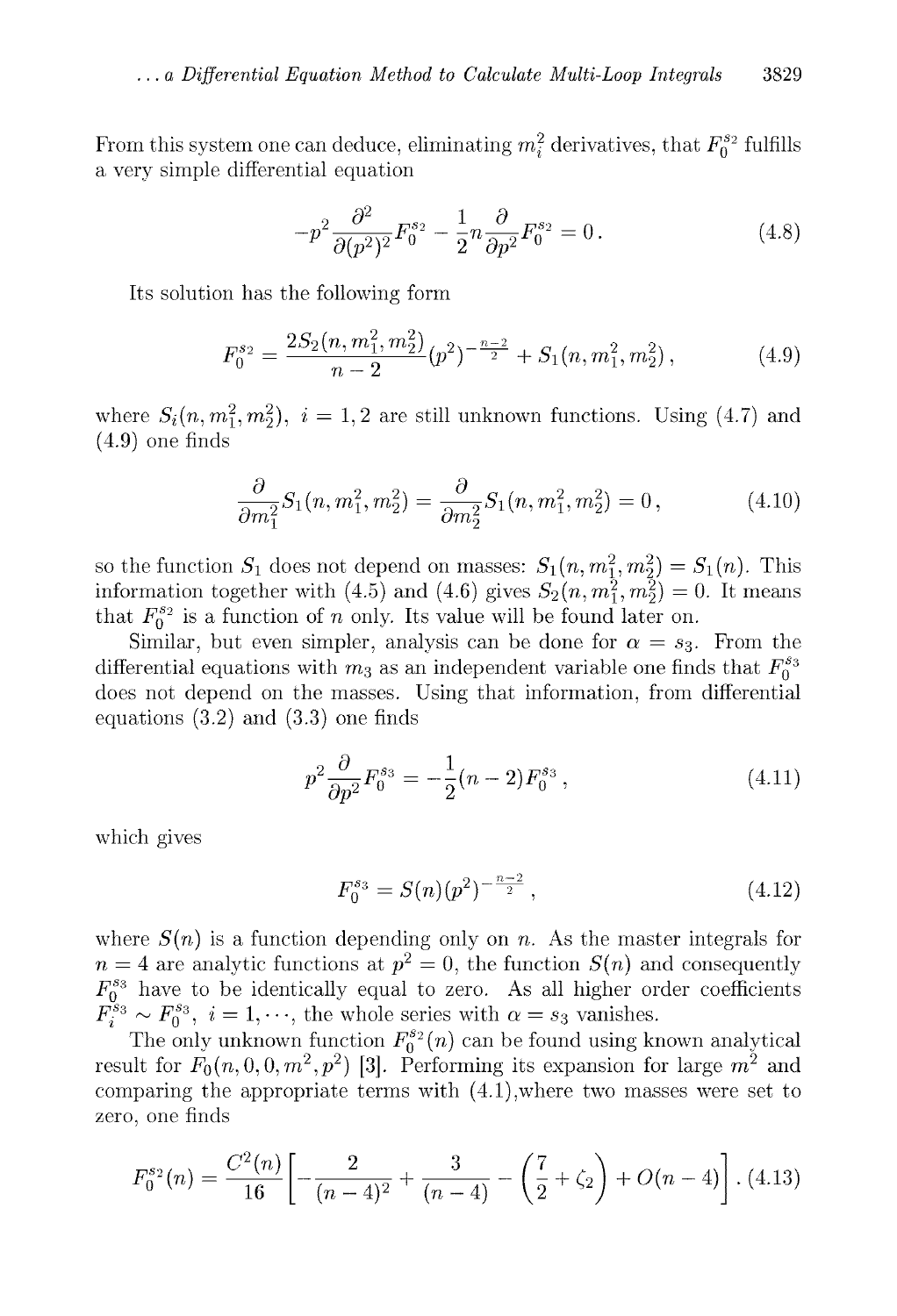As  $F_0(n, 0, 0, m^2, p^2)$  was given [3] in a form of an expansion around  $n = 4$  the function  $F_0^{s_2}(n)$  is given only in the form of the  $n = 4$  expansion. As this was the last missing part of the expansion one can find now the complete formula. We report here only leading terms of the expansion, but higher order terms can be easily found by algebraic means, if necessary.

$$
F_0(n, m_1^2, m_2^2, m_3^2, p^2) = \text{pole terms in } (n - 4)
$$
  
+ $C^2(n)\left\{-\frac{1}{16}m_3^2\log^2(m_3^2) + \frac{3}{16}m_3^2\log(m_3^2) - \frac{1}{16}m_3^2\left(\frac{7}{2} + \zeta(2)\right)\right\}$   
+ $\frac{1}{32}\left(m_1^2 + m_2^2\right)\log^2(m_3^2)$   
+ $\frac{1}{32}\left(2m_1^2 + 2m_2^2 + p^2 - 2m_1^2\log(m_1^2) - 2m_2^2\log(m_2^2)\right)\log(m_3^2)$   
+ $\frac{1}{128}\left(-3p^2 + 16m_1^2\log(m_1^2) + 16m_2^2\log(m_2^2) - 4m_1^2\log^2(m_1^2)\right)$   
- $4m_2^2\log^2(m_2^2) + (8\zeta(2) - 20)(m_1^2 + m_2^2)\right) + O\left(\frac{1}{m_3^2}, n - 4\right).$  (4.14)

The pole terms being identical to the exact pole terms [3] are not reported here. As a cross check we have compared the above result with the small  $p^2$  expansion of  $F_0(n, m_1^2, m_2^2, m_3^2, p^2)$ . We have expanded the first two coefficients of the expansion in  $p^2$  [3], dependent on  $m_1, m_2, m_3$ , assuming  $m_3 \gg m_1^2, m_2^2$  and found complete agreement between the two results. The result (4.14), which is valid for arbitrary  $p^2$ ,  $m_1^2$  and  $m_2^2$  provided they are much smaller then  $m_3^2$ , cannot be, however, deduced from the small  $p^2$ expansion itself.

#### 5. Summary

A short introduction to the differential equations method used in calculation of the scalar multi-loop integrals was presented. A nontrivial large mass expansion of the master two-loop sunrise integrals was obtained almost completely by algebraic means. The only 'difficult' task, besides solving systems of linear algebraic equations, was to solve two simple differential equations  $(4.8)$  and  $(4.11)$ . It shows that the method is extremely powerful and opens new possibilities in the field of multi-loop calculations.

We would like to thank Michele Caffo for discussion and careful reading of the manuscript.